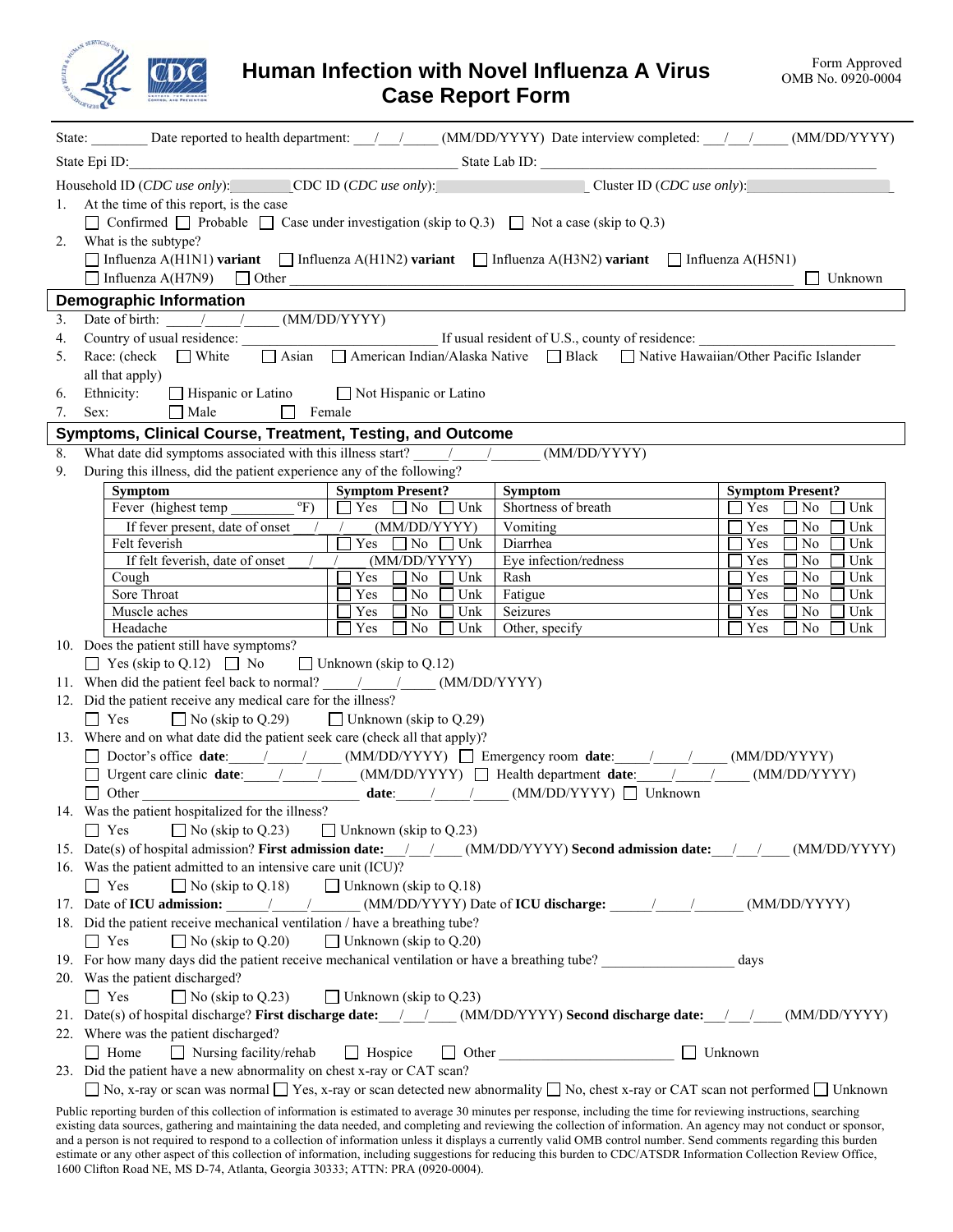| AN SERVICE<br>Human Infection with Novel Influenza A Virus                                                                                                                              |                                     |                |                             |                |  |
|-----------------------------------------------------------------------------------------------------------------------------------------------------------------------------------------|-------------------------------------|----------------|-----------------------------|----------------|--|
| <b>Case Report Form</b>                                                                                                                                                                 |                                     |                |                             |                |  |
| 24. Did the patient receive a diagnosis of pneumonia?                                                                                                                                   |                                     |                |                             |                |  |
| $\Box$ Unknown<br>$\Box$ No<br>$\Box$ Yes                                                                                                                                               |                                     |                |                             |                |  |
| 25. Did the patient receive a diagnosis of ARDS?                                                                                                                                        |                                     |                |                             |                |  |
| $\Box$ No<br>$\Box$ Unknown<br>$\Box$ Yes                                                                                                                                               |                                     |                |                             |                |  |
| 26. Did the patient have leukopenia (white blood cell count <5000 leukocytes/mm <sup>3</sup> ) associated with this illness?<br>$\Box$ Abnormal<br>$\Box$ Test not performed<br>Normal  | $\Box$ Unknown                      |                |                             |                |  |
| 27. Did the patient have lymphopenia (total lymphocytes <800/mm <sup>3</sup> or lymphocytes <15% of WBC) associated with this illness?                                                  |                                     |                |                             |                |  |
| $\Box$ Abnormal<br>$\Box$ Test not performed<br>$\Box$ Normal                                                                                                                           | $\Box$ Unknown                      |                |                             |                |  |
| 28. Did the patient have thrombocytopenia (total platelets $\leq 150,000/\text{mm}^3$ ) associated with this illness?                                                                   |                                     |                |                             |                |  |
| $\Box$ Test not performed<br>$\Box$ Abnormal<br>$\Box$ Normal<br>29. Did the patient experience any other complications as a result of this illness? $\Box$ Yes (please describe below) | $\Box$ Unknown                      |                |                             | $\Box$ Unknown |  |
|                                                                                                                                                                                         |                                     |                | $\vert$   No                |                |  |
|                                                                                                                                                                                         |                                     |                |                             |                |  |
|                                                                                                                                                                                         |                                     |                |                             |                |  |
| 30. Did the patient receive influenza antiviral medications prior to becoming ill (within 2 weeks) or after becoming ill?<br>Yes, (please complete table below)<br>    No               | Unknown                             |                |                             |                |  |
|                                                                                                                                                                                         | Start date                          | End date       | Total number of days        | Dosage         |  |
| Drug                                                                                                                                                                                    | (MM/DD/YYYY)                        | (MM/DD/YYYY)   | receiving antivirals        | (if known)     |  |
| Oseltamivir (Tamiflu)                                                                                                                                                                   |                                     |                |                             | mg             |  |
| Zanamivir (Relenza)                                                                                                                                                                     |                                     |                |                             | mg             |  |
| Other influenza antiviral<br>31. Did the patient die as a result of this illness?                                                                                                       |                                     |                |                             | mg             |  |
| Yes, <b>Date of death</b> : / /<br>(MM/DD/YYYY)                                                                                                                                         | $\Box$ No                           | $\Box$ Unknown |                             |                |  |
| <b>Influenza Testing</b>                                                                                                                                                                |                                     |                |                             |                |  |
| 32. When was the specimen collected that indicated novel influenza A virus infection by Reverse Transcription-Polymerase Chain Reaction (RT-                                            |                                     |                |                             |                |  |
| PCR)? / / (MM/DD/YYYY)                                                                                                                                                                  |                                     |                |                             |                |  |
| 33. Where was the specimen collected? [ Doctor's office [ Hospital [ Emergency room [ Urgent care clinic [ Health department                                                            |                                     |                |                             |                |  |
| $\Box$ Other<br>34. Was a rapid influenza diagnostic test (RIDT) used on any respiratory specimens collected?                                                                           | $\Box$ Unknown                      |                |                             |                |  |
| $\Box$ No (skip to Q.38) $\Box$ Unknown (skip to Q.38)<br>$\Box$ Yes                                                                                                                    |                                     |                |                             |                |  |
| 35. When was the RIDT specimen collected? / / / (MM/DD/YYYY)                                                                                                                            |                                     |                |                             |                |  |
| 36. What was the result? $\Box$ Influenza A $\Box$ Influenza B $\Box$ Influenza A/B (type not distinguished) $\Box$ Negative $\Box$ Other                                               |                                     |                |                             |                |  |
| 37. What brand of RIDT was used?                                                                                                                                                        |                                     |                |                             |                |  |
| Medical History -- Past Medical History and Vaccination Status                                                                                                                          |                                     |                |                             |                |  |
| 38. Does the patient have any of the following chronic medical conditions? Please specify ALL conditions that qualify.                                                                  |                                     |                |                             |                |  |
| Asthma/reactive airway disease<br>a.                                                                                                                                                    | $\Box$ Yes $\Box$ No $\Box$ Unknown |                |                             |                |  |
| Other chronic lung disease<br>b.                                                                                                                                                        |                                     |                |                             |                |  |
| Chronic heart or circulatory disease<br>c.<br>Diabetes mellitus                                                                                                                         |                                     |                |                             |                |  |
| d.                                                                                                                                                                                      |                                     |                |                             |                |  |
| Kidney or renal disease<br>e.                                                                                                                                                           |                                     |                |                             |                |  |
| Non-cancer immunosuppressive condition T Yes T No T Unknown (If YES, specify)<br>f.                                                                                                     |                                     |                |                             |                |  |
| g.                                                                                                                                                                                      |                                     |                |                             |                |  |
| Neurologic/neurodevelopmental disorder<br>h.                                                                                                                                            |                                     |                |                             |                |  |
| Other chronic diseases<br>i.<br>39. Does the patient frequently use a stroller or wheelchair? If yes, please describe.                                                                  |                                     |                |                             |                |  |
| $\Box$ Yes $\Box$                                                                                                                                                                       |                                     |                | $\Box$ No<br>$\Box$ Unknown |                |  |
| 40. Was patient pregnant or $\leq$ 6 weeks postpartum at illness onset?                                                                                                                 |                                     |                |                             |                |  |
| $\Box$ Yes, pregnant (weeks pregnant at onset) $\Box$ Yes, postpartum (delivery date) $\Box$ (MM/DD/YYYY) $\Box$ No $\Box$ Unknown                                                      |                                     |                |                             |                |  |
| 41. Does the patient currently smoke?                                                                                                                                                   |                                     |                |                             |                |  |
| $\Box$ Yes<br>$\Box$ No<br>$\Box$ Unknown<br>42. Was the patient vaccinated against influenza in the past year?                                                                         |                                     |                |                             |                |  |
| $\Box$ No (skip to Q.45) $\Box$ Unknown (skip to Q.45)<br>$\Box$ Yes                                                                                                                    |                                     |                |                             |                |  |
| 43. Month and year of influenza vaccination? Vaccination date 1: / (MM/YYYY) Vaccination date 2: /<br>(MM/YYYY)                                                                         |                                     |                |                             |                |  |
| 44. Type of influenza vaccine (check all that apply): $\Box$ Inactivated (injection) $\Box$ Live attenuated (nasal spray) $\Box$ Unknown                                                |                                     |                |                             |                |  |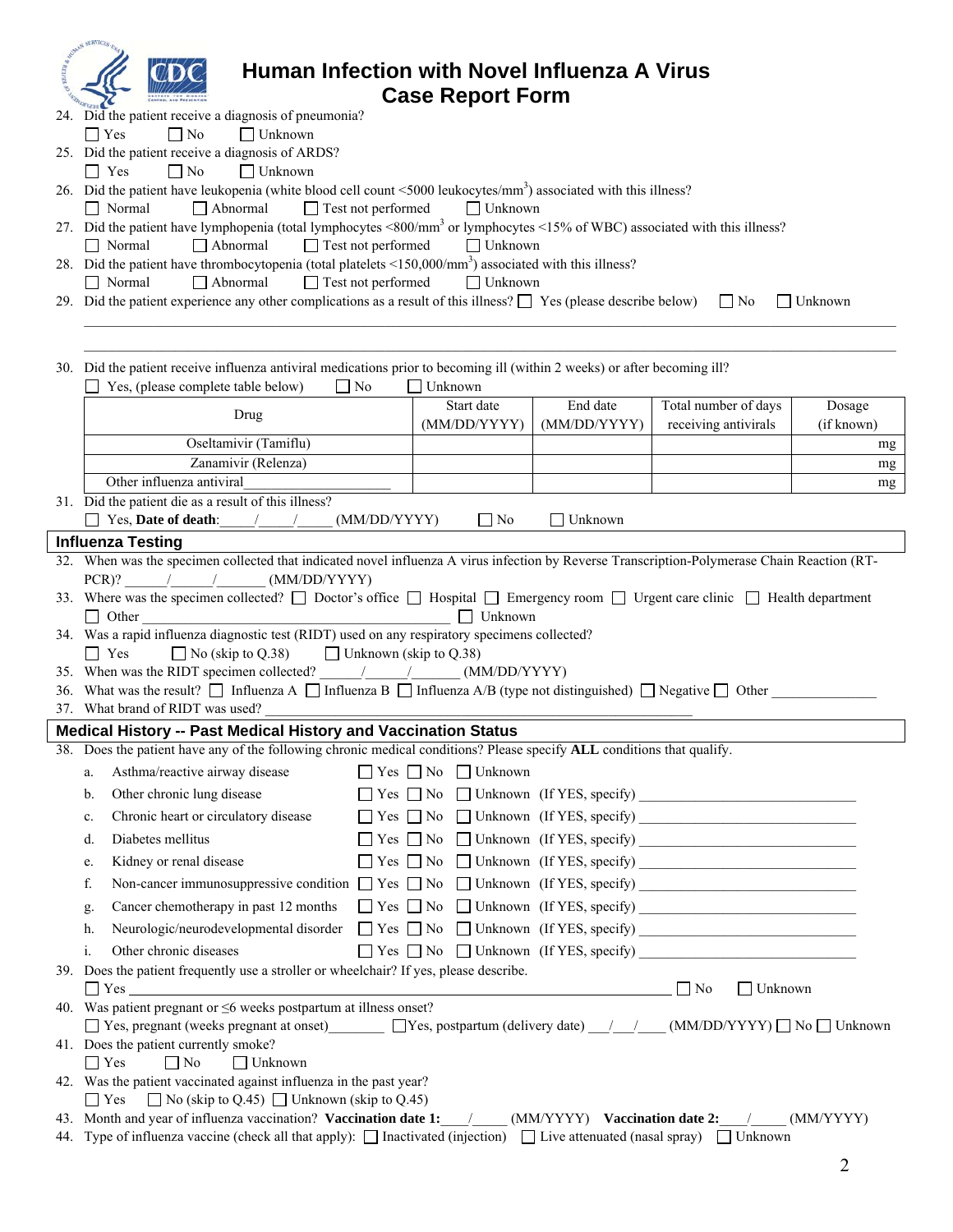

**Human Infection with Novel Influenza A Virus Case Report Form** 

|                         | <b>Epidemiologic Risk Factors</b>                                                                                                                                                                                                                                                                |                                                        |                           |     |                                                                                                        |                                  |                                                                                                                                                                                                   |                           |                            |
|-------------------------|--------------------------------------------------------------------------------------------------------------------------------------------------------------------------------------------------------------------------------------------------------------------------------------------------|--------------------------------------------------------|---------------------------|-----|--------------------------------------------------------------------------------------------------------|----------------------------------|---------------------------------------------------------------------------------------------------------------------------------------------------------------------------------------------------|---------------------------|----------------------------|
|                         |                                                                                                                                                                                                                                                                                                  |                                                        |                           |     |                                                                                                        |                                  | 45. In the 7 days prior to illness onset, did the patient travel outside of his/her usual area? T Yes No (skip to Q.48) T Unknown (skip to Q.48)                                                  |                           |                            |
|                         |                                                                                                                                                                                                                                                                                                  |                                                        |                           |     |                                                                                                        |                                  | 46. When and where did the patient travel? Please describe details of the patient's travel in the notes section at the end of the form.                                                           |                           |                            |
|                         |                                                                                                                                                                                                                                                                                                  |                                                        |                           |     |                                                                                                        |                                  |                                                                                                                                                                                                   |                           |                            |
|                         |                                                                                                                                                                                                                                                                                                  |                                                        |                           |     |                                                                                                        |                                  | <b>Trip 2</b> : Dates of travel: $\frac{1}{\sqrt{1-\frac{1}{n}}}$ to $\frac{1}{\sqrt{1-\frac{1}{n}}}$ Country $\frac{1}{\sqrt{1-\frac{1}{n}}}$ State $\frac{1}{\sqrt{1-\frac{1}{n}}}$ City/County |                           |                            |
|                         | 47. Did the patient travel in a group (check all that apply)?                                                                                                                                                                                                                                    |                                                        |                           |     |                                                                                                        |                                  |                                                                                                                                                                                                   |                           |                            |
|                         |                                                                                                                                                                                                                                                                                                  |                                                        |                           |     |                                                                                                        |                                  | $\Box$ No, travelled alone $\Box$ Yes, with household members $\Box$ Yes, with non-household members $\Box$ Unknown                                                                               |                           |                            |
|                         | <b>Risk Factors-Domestic and Agricultural Animals</b>                                                                                                                                                                                                                                            |                                                        |                           |     |                                                                                                        |                                  |                                                                                                                                                                                                   |                           |                            |
|                         | 48. In the 7 days before becoming ill, did the patient attend an agricultural fair/event or live animal market?                                                                                                                                                                                  |                                                        |                           |     |                                                                                                        |                                  |                                                                                                                                                                                                   |                           |                            |
|                         |                                                                                                                                                                                                                                                                                                  |                                                        |                           |     |                                                                                                        |                                  | $\Box$ Yes (specify name, if >1 fair, please describe in the notes section $\Box$ No (skip to Q.50) $\Box$ Unknown (skip to Q.50)                                                                 |                           |                            |
|                         |                                                                                                                                                                                                                                                                                                  |                                                        |                           |     |                                                                                                        |                                  | 49. In the 7 days before becoming ill, on what days did the patient attend an agricultural fair/event or live animal market (check all that apply)?                                               |                           |                            |
|                         |                                                                                                                                                                                                                                                                                                  |                                                        |                           |     |                                                                                                        |                                  |                                                                                                                                                                                                   |                           |                            |
|                         | $\Box$ on the day of illness onset $\Box$ 1 day before illness onset $\Box$ 2 days before illness onset $\Box$ 3 days before illness onset<br>$\Box$ 4 days before illness onset $\Box$ 5 days before illness onset $\Box$ 6 days before illness onset $\Box$ 7 days before illness onset        |                                                        |                           |     |                                                                                                        |                                  |                                                                                                                                                                                                   |                           |                            |
|                         |                                                                                                                                                                                                                                                                                                  |                                                        |                           |     |                                                                                                        |                                  | 50. In the 7 days before becoming ill, did the patient have <b>DIRECT</b> contact with (touch or handle) any livestock animals like poultry or pigs?                                              |                           |                            |
|                         | $\Box$ Yes                                                                                                                                                                                                                                                                                       |                                                        |                           |     | $\Box$ No (skip to Q.53) $\Box$ Unknown (skip to Q.53)                                                 |                                  |                                                                                                                                                                                                   |                           |                            |
|                         | 51. What type(s) of animals did the patient have direct contact with (check all that apply)?                                                                                                                                                                                                     |                                                        |                           |     |                                                                                                        |                                  |                                                                                                                                                                                                   |                           |                            |
|                         | $\Box$ Horses                                                                                                                                                                                                                                                                                    |                                                        |                           |     |                                                                                                        |                                  |                                                                                                                                                                                                   |                           |                            |
|                         |                                                                                                                                                                                                                                                                                                  |                                                        |                           |     | □ Cows □ Poultry/wild birds □ Sheep □ Goats □ Pigs/hogs                                                |                                  | $\Box$ Other                                                                                                                                                                                      |                           |                            |
|                         | 52. Where did the direct contact occur (check all that apply)?                                                                                                                                                                                                                                   |                                                        |                           |     |                                                                                                        |                                  | □ Home □ Work □ Agricultural fair or event □ Live animal market □ Petting zoo □ Other                                                                                                             |                           |                            |
|                         |                                                                                                                                                                                                                                                                                                  |                                                        |                           |     |                                                                                                        |                                  | 53. In the 7 days before becoming ill, did the patient have <b>INDIRECT</b> contact with (walk through an area containing or come within 6 feet of) any                                           |                           |                            |
|                         | livestock animals?                                                                                                                                                                                                                                                                               |                                                        |                           |     |                                                                                                        |                                  |                                                                                                                                                                                                   |                           |                            |
|                         | $\Box$ Yes                                                                                                                                                                                                                                                                                       | $\Box$ No (skip to Q.56) $\Box$ Unknown (skip to Q.56) |                           |     |                                                                                                        |                                  |                                                                                                                                                                                                   |                           |                            |
|                         | 54. What type(s) of animals did the patient have indirect contact with (check all that apply)?                                                                                                                                                                                                   |                                                        |                           |     |                                                                                                        |                                  |                                                                                                                                                                                                   |                           |                            |
|                         | $\Box$ Horses                                                                                                                                                                                                                                                                                    | $\Box$ Cows $\Box$ Poultry/wild birds                  |                           |     | $\Box$ Sheep $\Box$ Goats $\Box$ Pigs/hogs                                                             |                                  | $\Box$ Other                                                                                                                                                                                      |                           |                            |
|                         | 55. Where did the indirect contact occur (check all that apply)?                                                                                                                                                                                                                                 |                                                        |                           |     |                                                                                                        |                                  |                                                                                                                                                                                                   |                           |                            |
|                         |                                                                                                                                                                                                                                                                                                  |                                                        |                           |     | $\Box$ Home $\Box$ Work $\Box$ Agricultural fair or event $\Box$ Live animal market $\Box$ Petting zoo |                                  | $\Box$ Other                                                                                                                                                                                      |                           |                            |
|                         |                                                                                                                                                                                                                                                                                                  |                                                        |                           |     |                                                                                                        |                                  | 56. In the 7 days before becoming ill, did the patient have direct or indirect contact with any animal exhibiting signs of illness?                                                               |                           |                            |
|                         |                                                                                                                                                                                                                                                                                                  | $\Box$ Yes (specify animal type and location           |                           |     |                                                                                                        |                                  | $\log N_0$                                                                                                                                                                                        | Unknown                   |                            |
|                         |                                                                                                                                                                                                                                                                                                  |                                                        |                           |     |                                                                                                        |                                  | Please answer Q.57-58 if ANY contact (direct, indirect, or both) with pigs/hogs identified above. If no contact identified, please skip to Q.59.                                                  |                           |                            |
|                         |                                                                                                                                                                                                                                                                                                  |                                                        |                           |     |                                                                                                        |                                  |                                                                                                                                                                                                   |                           |                            |
|                         | 57. In the 7 days before becoming ill, on what days did the patient have ANY contact (direct, indirect, or both) with pigs (check all that apply)?<br>$\Box$ on the day of illness onset $\Box$ 1 day before illness onset $\Box$ 2 days before illness onset $\Box$ 3 days before illness onset |                                                        |                           |     |                                                                                                        |                                  |                                                                                                                                                                                                   |                           |                            |
|                         |                                                                                                                                                                                                                                                                                                  |                                                        |                           |     |                                                                                                        |                                  | $\Box$ 4 days before illness onset $\Box$ 5 days before illness onset $\Box$ 6 days before illness onset $\Box$ 7 days before illness onset                                                       |                           |                            |
|                         |                                                                                                                                                                                                                                                                                                  |                                                        |                           |     |                                                                                                        |                                  | 58. From Q. 57, what was the total number of different days the patient reported ANY pig contact (direct, indirect, or both)?                                                                     |                           | days                       |
|                         | 59. Does anyone else in the household own, keep or care for livestock animals?                                                                                                                                                                                                                   |                                                        |                           |     |                                                                                                        |                                  |                                                                                                                                                                                                   |                           |                            |
|                         | $\Box$ Yes                                                                                                                                                                                                                                                                                       | $\Box$ No (skip to Q.61)                               |                           |     | $\Box$ Unknown (skip to Q.61)                                                                          |                                  |                                                                                                                                                                                                   |                           |                            |
|                         | 60. What type(s) of animals are kept or cared for by household members (check all that apply)?                                                                                                                                                                                                   |                                                        |                           |     |                                                                                                        |                                  |                                                                                                                                                                                                   |                           |                            |
|                         | $\Box$ Horses                                                                                                                                                                                                                                                                                    | $\Box$ Cows                                            | $\Box$ Poultry/wild birds |     | $\Box$ Sheep                                                                                           | $\Box$ Pigs/hogs<br>$\Box$ Goats | Other                                                                                                                                                                                             |                           |                            |
|                         | Risk Factors-Household, Occupational, Nosocomial, and Secondary Spread                                                                                                                                                                                                                           |                                                        |                           |     |                                                                                                        |                                  |                                                                                                                                                                                                   |                           |                            |
|                         |                                                                                                                                                                                                                                                                                                  |                                                        |                           |     |                                                                                                        |                                  | 61. Does the patient reside in an institutional or group setting (e.g. nursing home, boarding school, college dormitory)?                                                                         |                           |                            |
|                         | $\Box$ Yes (skip to Q.63) $\Box$ No                                                                                                                                                                                                                                                              |                                                        |                           |     | $\Box$ Unknown (skip to Q.63)                                                                          |                                  |                                                                                                                                                                                                   |                           |                            |
|                         |                                                                                                                                                                                                                                                                                                  |                                                        |                           |     |                                                                                                        |                                  | 62. How many people resided in the patient's household(s) in the week before or after illness onset (excluding the patient)?                                                                      |                           |                            |
|                         |                                                                                                                                                                                                                                                                                                  |                                                        |                           |     |                                                                                                        |                                  | A household member is anyone with at least one overnight stay +/- 7 days from patient's illness onset, and the patient may have resided                                                           |                           |                            |
|                         |                                                                                                                                                                                                                                                                                                  |                                                        |                           |     |                                                                                                        |                                  | in >1 household. Please complete the table below for each household member and continue in the notes section if more space is needed.                                                             |                           |                            |
|                         |                                                                                                                                                                                                                                                                                                  |                                                        |                           |     | Fever or any                                                                                           |                                  |                                                                                                                                                                                                   | If HH member              | If HH member               |
|                         |                                                                                                                                                                                                                                                                                                  | Relation to                                            |                           |     |                                                                                                        | Date of                          |                                                                                                                                                                                                   | $\mathbf{ILL}$            | <b>NOT ILL</b>             |
| ID                      | Household (HH)                                                                                                                                                                                                                                                                                   | patient (e.g.                                          | <b>Sex</b>                | Age | respiratory<br>symptom $+/- 7$                                                                         | illness onset                    | Any pig/hog                                                                                                                                                                                       | Attend                    | Pig/hog contact            |
|                         |                                                                                                                                                                                                                                                                                                  | parent, brother,                                       | (M/F)                     |     | days from case                                                                                         |                                  | contact $\leq$ 7 days                                                                                                                                                                             | agricultural fair         | or fair attendance         |
|                         |                                                                                                                                                                                                                                                                                                  | friend)                                                |                           |     | patient's onset?                                                                                       |                                  | before his/her                                                                                                                                                                                    | $\leq$ 7 days before      | $\leq$ 10 days before      |
|                         |                                                                                                                                                                                                                                                                                                  |                                                        |                           |     |                                                                                                        |                                  | onset?                                                                                                                                                                                            | his/her onset?            | patient's onset?           |
| $\mathbf{1}$            | $\Box A \Box B \Box C$                                                                                                                                                                                                                                                                           |                                                        |                           |     | $Y \square N \square U$                                                                                |                                  | $\Box$ Y $\Box$ N $\Box$ U                                                                                                                                                                        | $Y \square N \square U$   | $\Box$ Y $\Box$ N $\Box$ U |
| $\sqrt{2}$              | $\Box A \Box B \Box C$                                                                                                                                                                                                                                                                           |                                                        |                           |     | Y  <br>$\Box$ N $\Box$ U                                                                               |                                  | $\mid Y \square N \square U$                                                                                                                                                                      | Y [<br>$\Box$ N<br>ΠU     | Y [<br>$\Box$ N $\Box$ U   |
| $\overline{\mathbf{3}}$ | $\Box A \Box B \Box C$                                                                                                                                                                                                                                                                           |                                                        |                           |     | $Y \square N \square U$                                                                                |                                  | U<br>$ Y $ $ N$                                                                                                                                                                                   | $Y \square N$<br>$\Box$ U | Y [<br>$\Box$ $N\Box$ $U$  |
| $\overline{4}$          | $\Box A \Box B \Box C$                                                                                                                                                                                                                                                                           |                                                        |                           |     | $Y \square N \square U$                                                                                |                                  | $\Box$ U<br>$Y \Box N$                                                                                                                                                                            | $\Box$ U<br>Y [<br> N     | $N \square U$<br>Y [       |
| $\overline{\mathbf{5}}$ | $\Box A \Box B \Box C$                                                                                                                                                                                                                                                                           |                                                        |                           |     | $Y \square N \square U$                                                                                |                                  | $Y \Box$<br>U<br>N                                                                                                                                                                                | Y [<br>N<br>U             | $N \square U$<br>Y         |
| 6                       | $\Box A \Box B \Box C$                                                                                                                                                                                                                                                                           |                                                        |                           |     | $\Box$ Y $\Box$ N $\Box$ U                                                                             |                                  | $\Box$ Y $\Box$ N $\Box$ U                                                                                                                                                                        |                           | $Y \square N \square U$    |
|                         |                                                                                                                                                                                                                                                                                                  |                                                        |                           |     |                                                                                                        |                                  |                                                                                                                                                                                                   | $Y \Box Y \Box U$         |                            |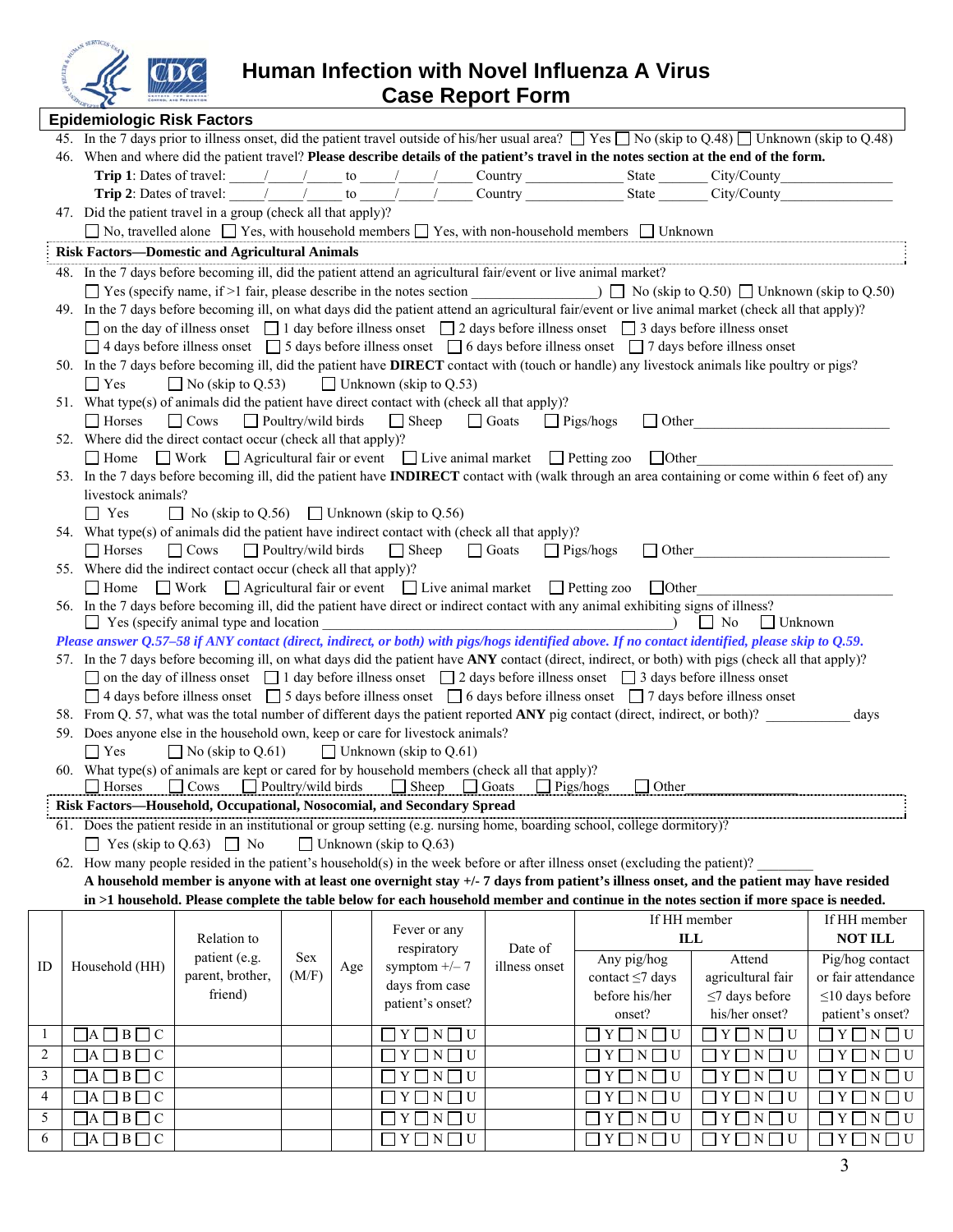|                                                                                                                                                            |                   |                               | Human Infection with Novel Influenza A Virus                                                                                                                                                                                                                                                                                                                                                                                                                                    |            |     |                 |
|------------------------------------------------------------------------------------------------------------------------------------------------------------|-------------------|-------------------------------|---------------------------------------------------------------------------------------------------------------------------------------------------------------------------------------------------------------------------------------------------------------------------------------------------------------------------------------------------------------------------------------------------------------------------------------------------------------------------------|------------|-----|-----------------|
|                                                                                                                                                            |                   | <b>Case Report Form</b>       |                                                                                                                                                                                                                                                                                                                                                                                                                                                                                 |            |     |                 |
| 63. In the 7 days before or after becoming ill, did the patient attend or work at a child care facility?                                                   |                   |                               |                                                                                                                                                                                                                                                                                                                                                                                                                                                                                 |            |     |                 |
|                                                                                                                                                            |                   |                               |                                                                                                                                                                                                                                                                                                                                                                                                                                                                                 |            |     |                 |
| $\Box$ Yes (before becoming ill) $\Box$ Yes (after becoming ill)                                                                                           |                   | $\Box$ No (skip to Q.65)      | $\Box$ Unknown (skip to Q.65)                                                                                                                                                                                                                                                                                                                                                                                                                                                   |            |     |                 |
| 64. Approximately how many children are in the patient's class or room at the child care facility?                                                         |                   |                               |                                                                                                                                                                                                                                                                                                                                                                                                                                                                                 |            |     |                 |
| 65. In the 7 days before or after becoming ill, did the patient attend or work at a school?                                                                |                   |                               |                                                                                                                                                                                                                                                                                                                                                                                                                                                                                 |            |     |                 |
| $\Box$ Yes (before becoming ill) $\Box$ Yes (after becoming ill)                                                                                           |                   | $\Box$ No (skip to Q.67)      | $\Box$ Unknown (skip to Q.67)                                                                                                                                                                                                                                                                                                                                                                                                                                                   |            |     |                 |
| 66. Approximately how many students are in the patient's class at the school?                                                                              |                   |                               | children                                                                                                                                                                                                                                                                                                                                                                                                                                                                        |            |     |                 |
| 67. In the 7 days before or after the patient became ill, did anyone else in the patient's household(s) work at or attend a child care facility or school? |                   |                               |                                                                                                                                                                                                                                                                                                                                                                                                                                                                                 |            |     |                 |
| $\Box$ Yes<br>$\Box$ No (skip to Q.69)                                                                                                                     |                   | $\Box$ Unknown (skip to Q.69) |                                                                                                                                                                                                                                                                                                                                                                                                                                                                                 |            |     |                 |
| 68. List ID numbers from Q.62 (the table above) for household members working at or attending a child care facility or school:                             |                   |                               |                                                                                                                                                                                                                                                                                                                                                                                                                                                                                 |            |     |                 |
|                                                                                                                                                            |                   |                               |                                                                                                                                                                                                                                                                                                                                                                                                                                                                                 |            |     |                 |
| 69. Does the patient handle samples (animal or human) suspected of containing influenza virus in a laboratory or other setting?<br>$\Box$ Yes<br>$\Box$ No | $\Box$ Unknown    |                               |                                                                                                                                                                                                                                                                                                                                                                                                                                                                                 |            |     |                 |
|                                                                                                                                                            |                   |                               |                                                                                                                                                                                                                                                                                                                                                                                                                                                                                 |            |     |                 |
| 70. In the 7 days before or after becoming ill, did the patient work in or volunteer at a healthcare facility or setting?                                  |                   |                               |                                                                                                                                                                                                                                                                                                                                                                                                                                                                                 |            |     |                 |
| $\Box$ No (skip to Q.73)<br>$\Box$ Yes                                                                                                                     |                   | $\Box$ Unknown (skip to Q.73) |                                                                                                                                                                                                                                                                                                                                                                                                                                                                                 |            |     |                 |
| 71. Specify healthcare facility job/role:                                                                                                                  |                   |                               |                                                                                                                                                                                                                                                                                                                                                                                                                                                                                 |            |     |                 |
| <b>Physician</b> Nurse $\Box$ Administration staff $\Box$ Housekeeping $\Box$ Patient transport $\Box$ Volunteer $\Box$ Other                              |                   |                               |                                                                                                                                                                                                                                                                                                                                                                                                                                                                                 |            |     |                 |
| 72. Did the patient have direct patient contact while working or volunteering at a healthcare facility?                                                    |                   |                               |                                                                                                                                                                                                                                                                                                                                                                                                                                                                                 |            |     |                 |
| $\Box$ Yes<br>$\Box$ No                                                                                                                                    | $\Box$ Unknown    |                               |                                                                                                                                                                                                                                                                                                                                                                                                                                                                                 |            |     |                 |
| 73. In the 7 days before becoming ill, was the patient in a hospital for any reason (i.e., visiting, working, or for treatment)?                           |                   |                               |                                                                                                                                                                                                                                                                                                                                                                                                                                                                                 |            |     |                 |
| $\Box$ Yes<br>$\Box$ No                                                                                                                                    | $\Box$ Unknown    |                               |                                                                                                                                                                                                                                                                                                                                                                                                                                                                                 |            |     |                 |
|                                                                                                                                                            |                   |                               | If yes, what were the dates? $\frac{1}{\sqrt{2}}$ $\frac{1}{\sqrt{2}}$ $\frac{1}{\sqrt{2}}$ City/Town                                                                                                                                                                                                                                                                                                                                                                           |            |     |                 |
| 74. In the 7 days before becoming ill, was the patient in a clinic or a doctor's office for any reason?                                                    |                   |                               |                                                                                                                                                                                                                                                                                                                                                                                                                                                                                 |            |     |                 |
| $\Box$ No<br>$\blacksquare$ Yes                                                                                                                            | $\Box$ Unknown    |                               |                                                                                                                                                                                                                                                                                                                                                                                                                                                                                 |            |     |                 |
|                                                                                                                                                            |                   |                               | If yes, what were the dates? $\frac{1}{\sqrt{1-\frac{1}{2}}}\frac{1}{\sqrt{1-\frac{1}{2}}}$ City/Town                                                                                                                                                                                                                                                                                                                                                                           |            |     |                 |
| 75. In the 7 days before becoming ill, did the patient have close contact (e.g. caring for, speaking with, or touching) with anyone other than a           |                   |                               |                                                                                                                                                                                                                                                                                                                                                                                                                                                                                 |            |     |                 |
| household member who routinely has contact with pigs/hogs?                                                                                                 |                   |                               |                                                                                                                                                                                                                                                                                                                                                                                                                                                                                 |            |     |                 |
| $\Box$ No<br>$\blacksquare$ Yes                                                                                                                            | $\Box$ Unknown    |                               |                                                                                                                                                                                                                                                                                                                                                                                                                                                                                 |            |     |                 |
| 76. Does the patient know anyone other than a household member who had fever, respiratory symptoms like cough or sore throat, or another                   |                   |                               |                                                                                                                                                                                                                                                                                                                                                                                                                                                                                 |            |     |                 |
| respiratory illness like pneumonia in the 7 days BEFORE the case patient's illness onset?                                                                  |                   |                               |                                                                                                                                                                                                                                                                                                                                                                                                                                                                                 |            |     |                 |
| Yes (please list those ill before the case patient in the table below)                                                                                     |                   |                               | $\Box$ Unknown<br>    No                                                                                                                                                                                                                                                                                                                                                                                                                                                        |            |     |                 |
| Relationship to patient                                                                                                                                    | <b>Sex</b>        | Date of                       | Any pig/hog contact or fair attendance                                                                                                                                                                                                                                                                                                                                                                                                                                          |            |     | Comments        |
|                                                                                                                                                            | Age<br>(M/F)      | illness onset                 | $\leq$ 7 days before his/her onset?                                                                                                                                                                                                                                                                                                                                                                                                                                             |            |     |                 |
|                                                                                                                                                            |                   |                               | $\Box$ Y $\Box$ N $\Box$ U                                                                                                                                                                                                                                                                                                                                                                                                                                                      |            |     |                 |
|                                                                                                                                                            |                   |                               | $\Box$ y $\Box$ n $\Box$ u                                                                                                                                                                                                                                                                                                                                                                                                                                                      |            |     |                 |
|                                                                                                                                                            |                   |                               | $Y \square N \square U$                                                                                                                                                                                                                                                                                                                                                                                                                                                         |            |     |                 |
|                                                                                                                                                            |                   |                               |                                                                                                                                                                                                                                                                                                                                                                                                                                                                                 |            |     |                 |
|                                                                                                                                                            |                   |                               | Y<br>$N \prod U$                                                                                                                                                                                                                                                                                                                                                                                                                                                                |            |     |                 |
| 77. Does the patient know anyone other than a household member who had fever, respiratory symptoms like cough or sore throat, or another                   |                   |                               |                                                                                                                                                                                                                                                                                                                                                                                                                                                                                 |            |     |                 |
| respiratory illness like pneumonia beginning AFTER the case patient's illness onset?                                                                       |                   |                               |                                                                                                                                                                                                                                                                                                                                                                                                                                                                                 |            |     |                 |
| Yes (please list those ill after the case patient in the table below)                                                                                      |                   |                               | $\Box$ No<br>Unknown                                                                                                                                                                                                                                                                                                                                                                                                                                                            |            |     |                 |
| Relationship to patient                                                                                                                                    | <b>Sex</b><br>Age | Date of                       | Any pig/hog contact or fair attendance                                                                                                                                                                                                                                                                                                                                                                                                                                          |            |     | Comments        |
|                                                                                                                                                            | (M/F)             | illness onset                 | $\leq$ 7 days before his/her onset?                                                                                                                                                                                                                                                                                                                                                                                                                                             |            |     |                 |
|                                                                                                                                                            |                   |                               | $\overline{\mathcal{C}}$ $\overline{\mathcal{C}}$ $\overline{\mathcal{C}}$ $\overline{\mathcal{C}}$ $\overline{\mathcal{C}}$ $\overline{\mathcal{C}}$ $\overline{\mathcal{C}}$ $\overline{\mathcal{C}}$ $\overline{\mathcal{C}}$ $\overline{\mathcal{C}}$ $\overline{\mathcal{C}}$ $\overline{\mathcal{C}}$ $\overline{\mathcal{C}}$ $\overline{\mathcal{C}}$ $\overline{\mathcal{C}}$ $\overline{\mathcal{C}}$ $\overline{\mathcal{C}}$ $\overline{\mathcal{C}}$ $\overline{\$ |            |     |                 |
|                                                                                                                                                            |                   |                               | $\Box U$<br>Y<br>ΠN                                                                                                                                                                                                                                                                                                                                                                                                                                                             |            |     |                 |
|                                                                                                                                                            |                   |                               | $\mathbf N$<br>Y<br>$\Box$                                                                                                                                                                                                                                                                                                                                                                                                                                                      |            |     |                 |
|                                                                                                                                                            |                   |                               | $Y \square N \square U$                                                                                                                                                                                                                                                                                                                                                                                                                                                         |            |     |                 |
| 78. Is the patient a contact of a confirmed or probable case of novel influenza A infection?                                                               |                   |                               |                                                                                                                                                                                                                                                                                                                                                                                                                                                                                 |            |     |                 |
|                                                                                                                                                            |                   |                               |                                                                                                                                                                                                                                                                                                                                                                                                                                                                                 |            |     |                 |
| Yes (please list patient's confirmed or probable contacts in the table below)                                                                              |                   |                               | Unknown<br>$\exists$ No                                                                                                                                                                                                                                                                                                                                                                                                                                                         |            |     |                 |
|                                                                                                                                                            |                   |                               |                                                                                                                                                                                                                                                                                                                                                                                                                                                                                 | <b>Sex</b> |     | Date of illness |
| Relationship to patient                                                                                                                                    | State Epi ID      | State Lab ID                  | Case status                                                                                                                                                                                                                                                                                                                                                                                                                                                                     | (M/F)      | Age | onset           |
|                                                                                                                                                            |                   |                               |                                                                                                                                                                                                                                                                                                                                                                                                                                                                                 |            |     | (MM/DD/YYYY)    |
|                                                                                                                                                            |                   |                               | Confirmed □ Probable<br>$\mathsf{L}$                                                                                                                                                                                                                                                                                                                                                                                                                                            |            |     |                 |
|                                                                                                                                                            |                   |                               | Confirmed <sup>[</sup><br>Probable                                                                                                                                                                                                                                                                                                                                                                                                                                              |            |     |                 |
|                                                                                                                                                            |                   |                               | Confirmed [<br>Probable                                                                                                                                                                                                                                                                                                                                                                                                                                                         |            |     |                 |
|                                                                                                                                                            |                   |                               | Confirmed [<br>Probable<br>ΙI                                                                                                                                                                                                                                                                                                                                                                                                                                                   |            |     |                 |
|                                                                                                                                                            |                   |                               |                                                                                                                                                                                                                                                                                                                                                                                                                                                                                 |            |     |                 |